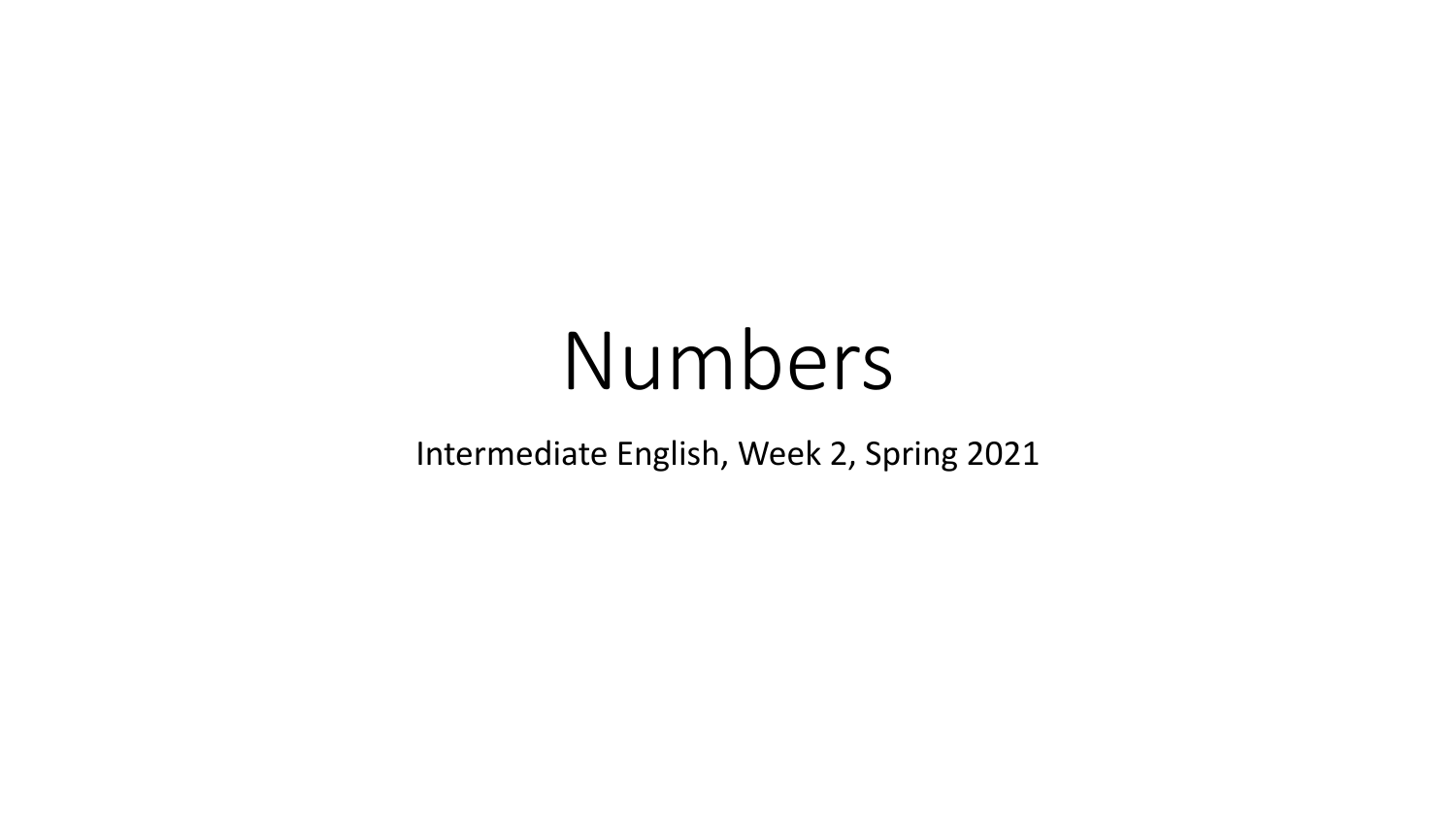# Reading very large numbers

- In English, we can divide our numbers into *tens*, *hundreds*, *thousands*, *millions*, *billions*, and *trillions*
	- There are bigger numbers, but we don't use them very often!
- To read a very big number, look at how many commas ( , ) it has. Then read each section by itself, left to right
	- One comma thousands 26,000
	- Two commas millions 8,000,000
	- Three commas billions 349,000,000,000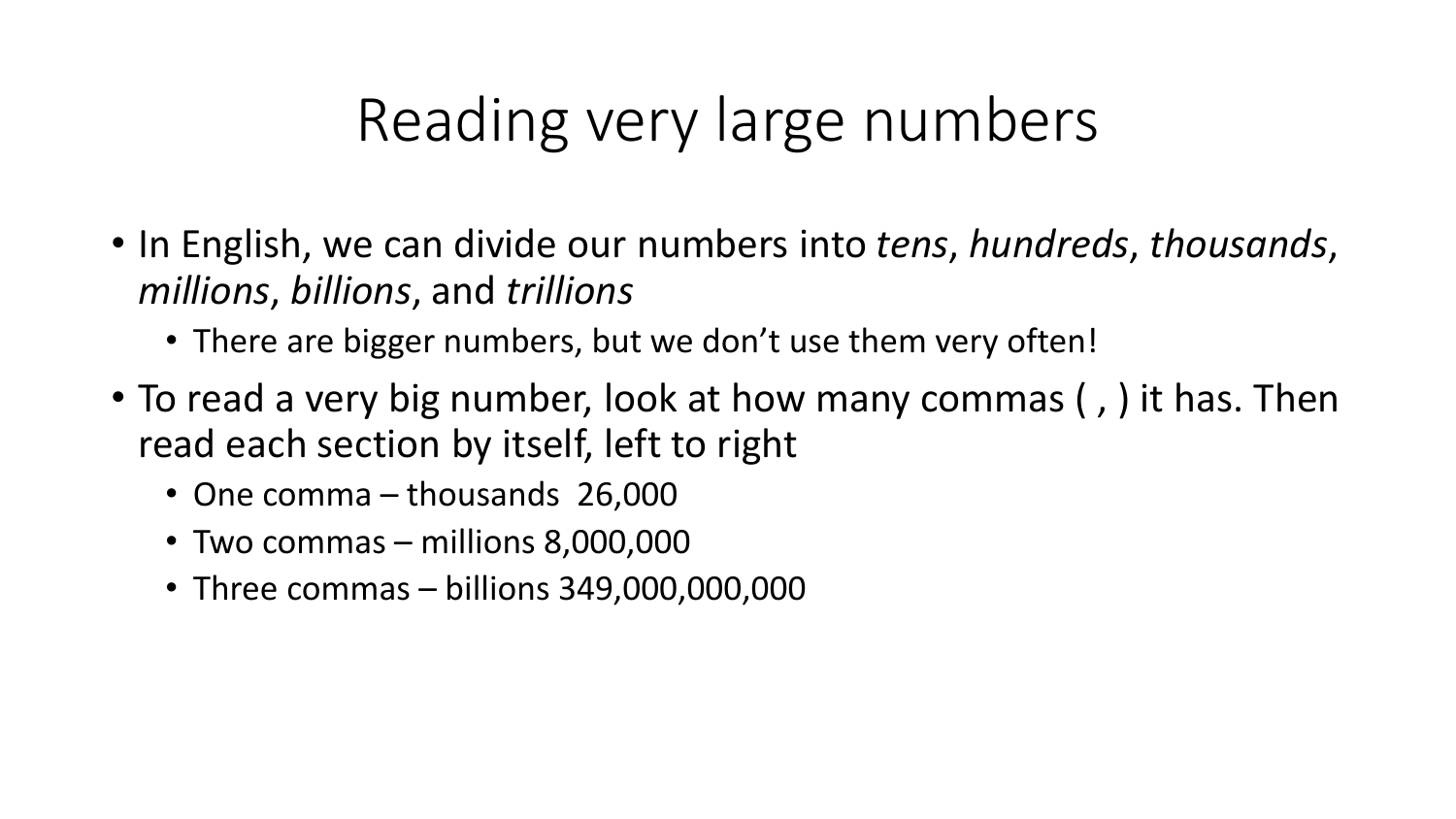## Ordinal numbers

- An *ordinal number* is used for putting things in order, not for a quantity
	- We use them for dates, streets, and
- $1^{st}$  = first (also 21<sup>st</sup>, 31<sup>st</sup>, 41<sup>st</sup>... but not 11)
- $2^{nd}$  = second (22<sup>nd</sup>, 32<sup>nd</sup>, 42<sup>nd</sup>... but not 12)
- $3^{rd}$  = third (23<sup>rd</sup>, 33<sup>rd</sup>, 43<sup>rd</sup>... but not 13)
- For all other numbers, put a "th" on the end of the number
	- 16<sup>th</sup> = sixteenth, 70<sup>th</sup> = seventieth, etc.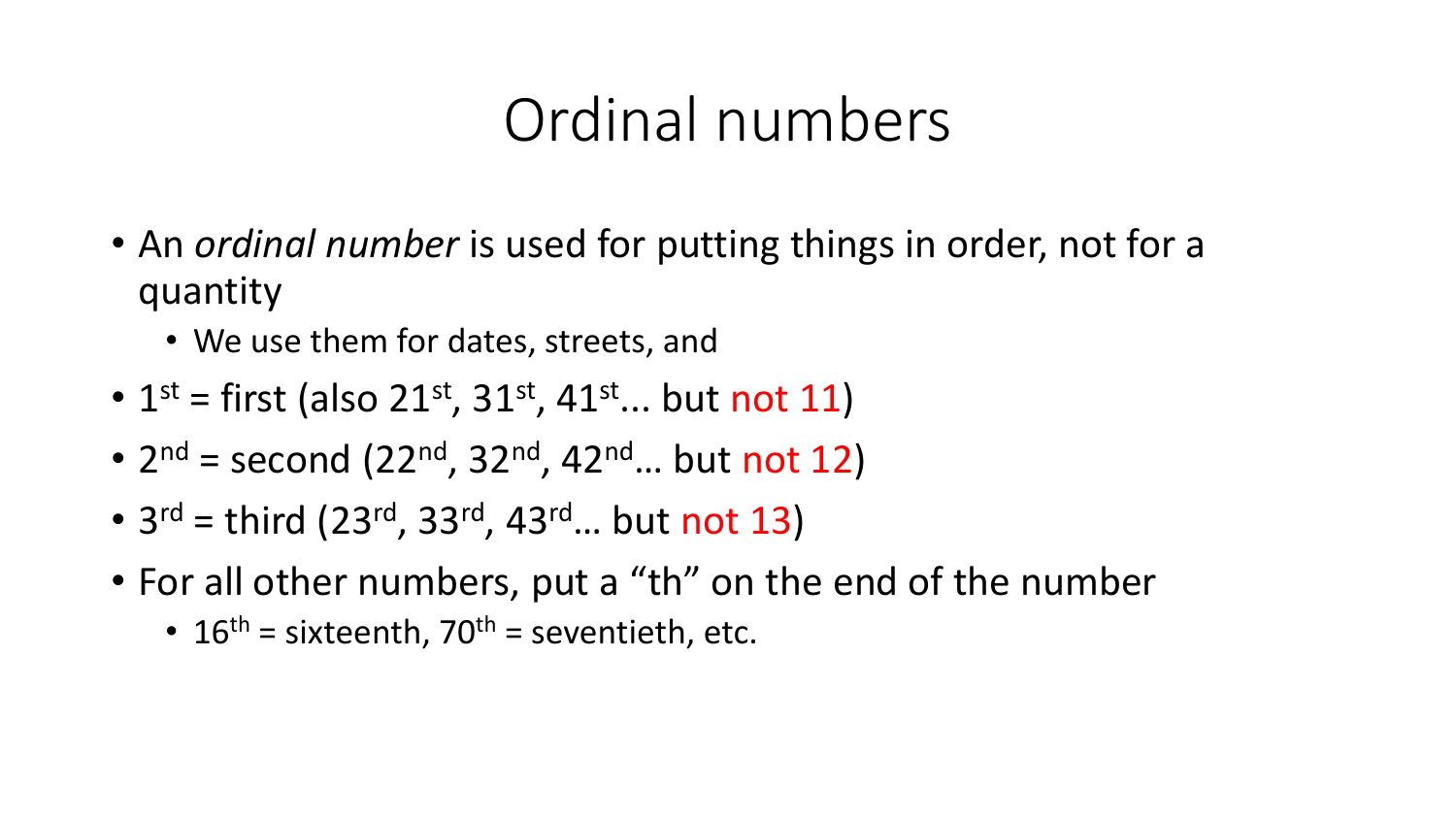## Zero or "oh" ?

- Sometimes, we pronounce the number 0 as "oh"
- We do this in addresses, years, time, telephone numbers, and transportation
	- You need to take bus number 302 at 12:07 PM.
	- My telephone number is 651-702-3840.
	- The library is at 301 Jackson Street. It was built in 1903.
- It is also okay to say "zero," but native speakers usually say "oh"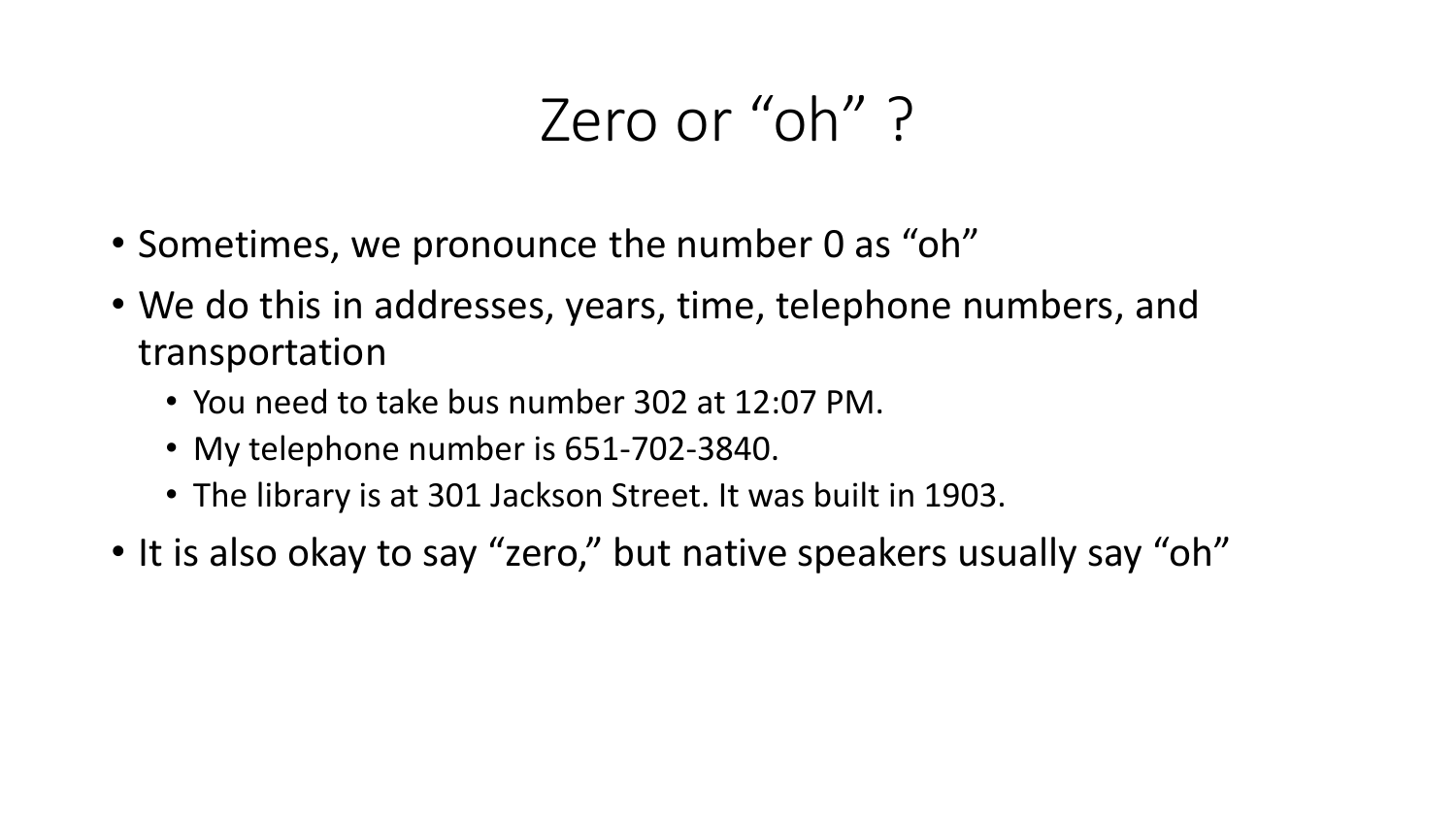## Decimals and percents

- A *decimal* is part of a number, not a whole number
- We write it using a decimal point '.' (pronounced "point")
	- 395.667
	- 3.14159
- Read each number after the decimal by itself
	- 5.62 five point six two NOT five point sixty two
- % is pronounced *percent*. We can use it together with decimals
	- 18.45% eighteen point four five percent
	- 100% = all of something, the whole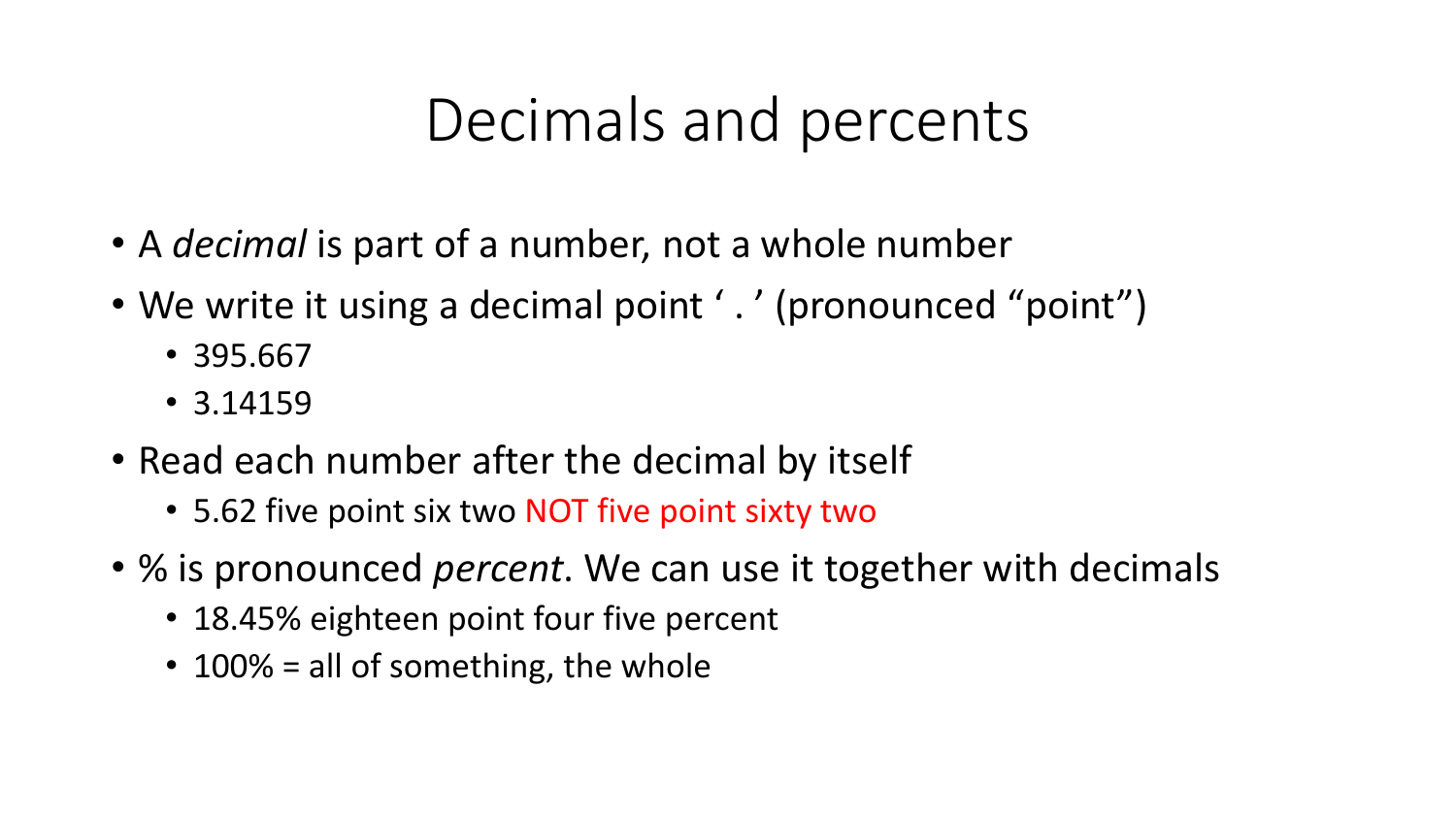# Fractions

- A *fraction* is part of a number
- We write fractions with two numbers, one on top and one on bottom
- Some fractions have special readings
	- $\frac{1}{2}$  = one half
	- $2/3$  = two thirds
	- $\frac{3}{4}$  = three fourths OR three quarters
- For other fractions, read the top number, then the bottom number as an ordinal number (with –th)
	- $4/5$  = four fifths
	- $1/7$  = one seventh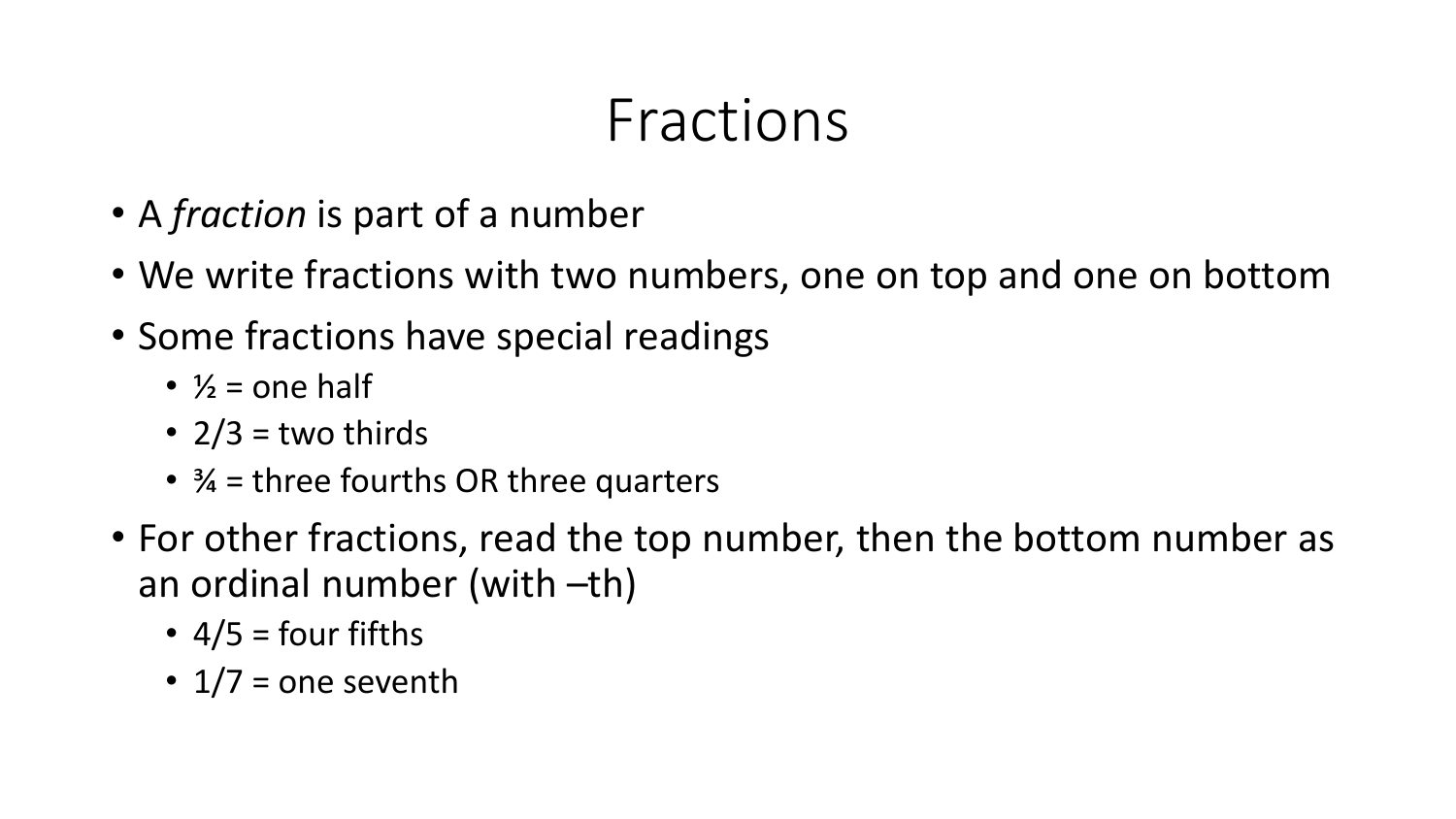# Basic math

- We read math symbols using certain English words
- $\bullet$  = equals; is
- $\cdot$  + plus
	- 7+7=14 seven plus seven is fourteen
- - minus (in an equation); negative (in front of a number)
	- 8-5=3 eight minus five equals three / It is -12° outside. (negative 12 degrees)
- x multiplied by; times
	- 3×4=12 three times four equals twelve
- ÷ divided by
	- 10÷5=2 ten divided by five is two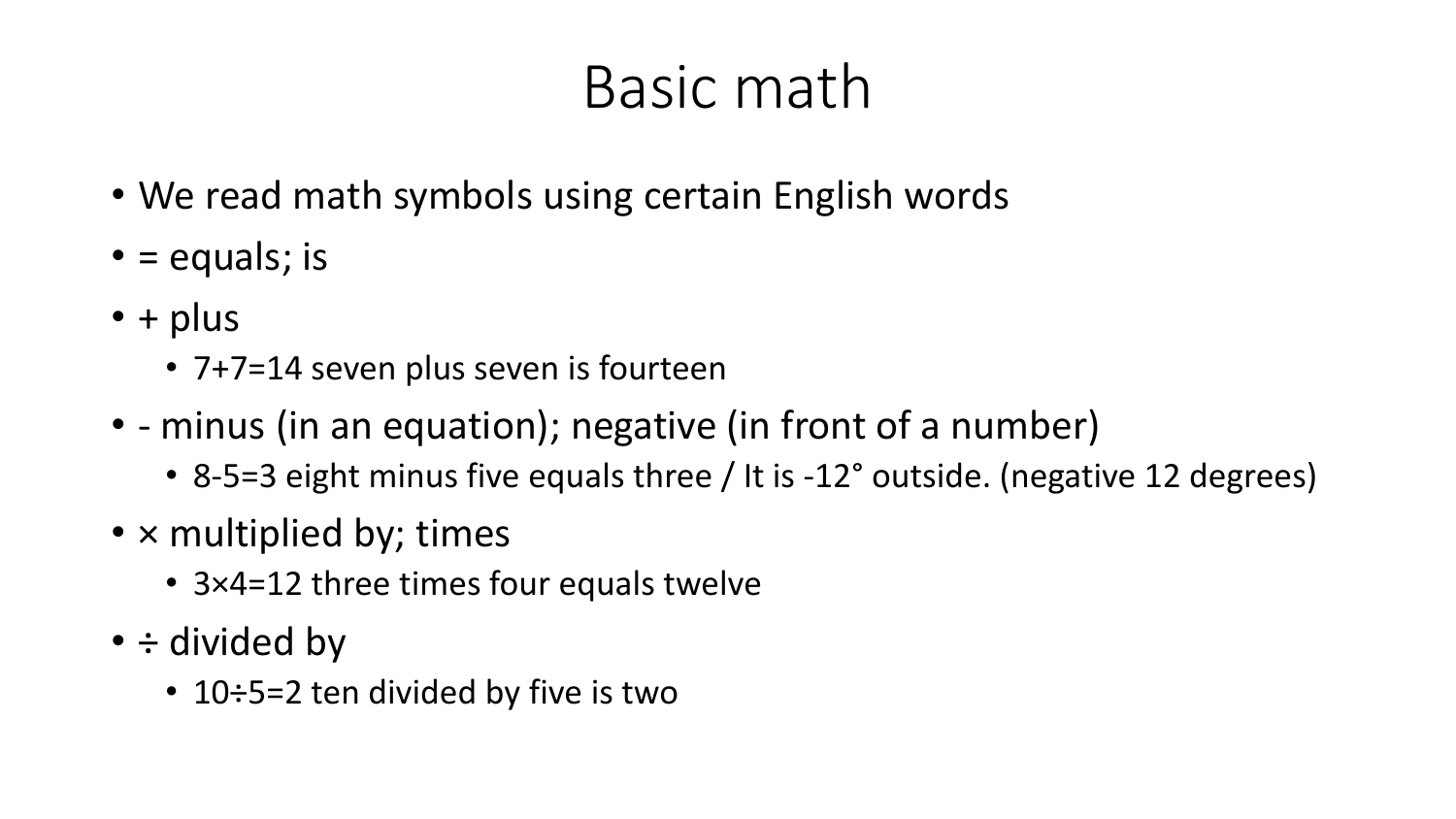# How do you read these sentences?

- 1. My address is 401 3rd Street, Saint Paul, Minnesota, 55102. My phone number is 612-280-1708.
- 2. More than ¼ of people in San Francisco are Asian, and 5.26% are African American.
- 3. The population of Dallas, Texas, is 1,331,000 people.
- 4. 347-55=292, and 431+96=527.